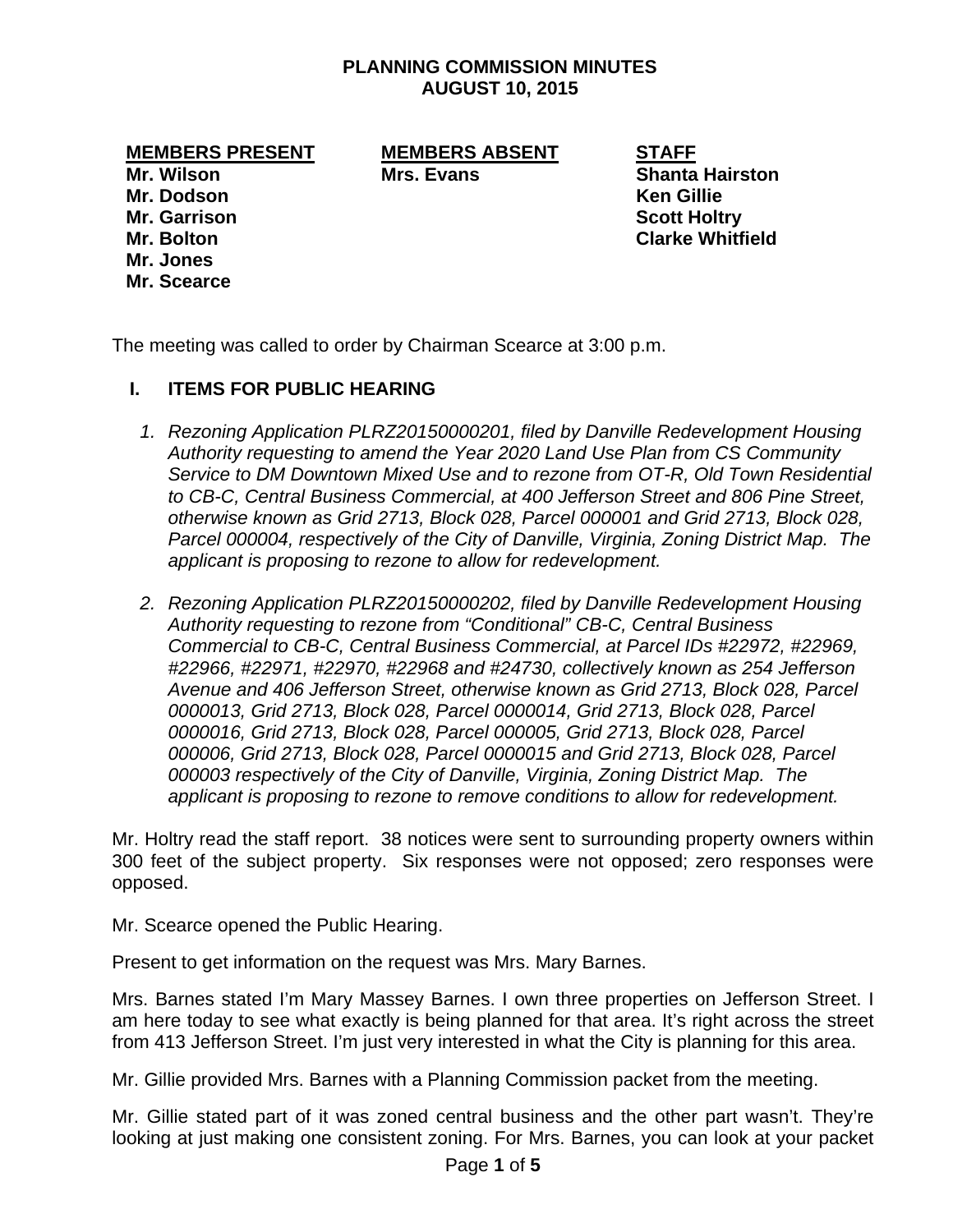for what they'd like to do. At this point they don't have that finalized, it's just a conceptual drawing from Hill Studio.

Mr. Scearce closed the Public Hearing.

Mr. Wilson asked what's the feasibility of this actually coming to fruitation?

Mr. Gillie stated like with any other plan, you have to get willing tenants and money behind it. We've had a lot of success in other projects downtown. They're starting to work their way down from the Bridge/Craghead Street further up. So we feel that this area is primed for future commercial development. At this point we don't have a tenant or funding behind it, but we're just trying to get everything in place to allow it.

Mr. Wilson asked are these facilities privately owned or are they owned by the City?

Mr. Gillie stated right now the property is owned by Danville Redevelopment and Housing Authority. They would likely sale the property off to a developer. That's what they've been doing in the past. They've acquired property then we've had some condos and other things, DRHA has purchased the property and set it up for development then turned it over to other entities.

**Mr. Wilson made a motion for approval of Rezoning Application PLRZ20150000201 as submitted. Mr. Jones seconded the motion. The motion was approved by a 6-0 vote.** 

**Mr. Wilson made a motion for Rezoning Application PLRZ20150000202 approval as submitted. Mr. Garrison seconded the motion. The motion was approved by a 6-0 vote.** 

*3. Special Use Permit Application PLSUP20150000210, filed by Grace and Main Fellowship, requesting a Special Use Permit to allow for Urban Agriclture in accordance with Article 3.E; Section C, Item 28 of the Code of the City of Danville, Virginia, 1986, as amended on Parcel ID #'s 03655, 03657, 03659, & 03660, otherwise known as Grid 2707, Block 003 Parcels 00005 &00006 and Grid 2707, Block 004, Parcels 00003 & 00002 respectively of the City of Danville, Virginia, Zoning District Map. The applicant is proposing to operate an Urban Agriculture operation on these parcels.* 

Mr. Holtry read the staff report. 30 notices were sent to surrounding property owners within 300 feet of the subject property. Seven responses were not opposed; four responses were opposed.

Mr. Scearce opened the Public Hearing.

Present on behalf of the request was Mr. Joshua Hearns with Grace and Main Fellowship.

Mr. Hearns stated good afternoon, my name is Joshua Hearns. I'm a minister with Grace and Main. The properties themselves were donated to Grace and Main in late 2014 because of our work in food and in food insecurity. Grace and Main is almost six years old and we've been having over 50 meals per year in various places including church fellowship halls, our homes and public spaces as well. Some of our own food will obviously be a benefit but also to provide a space in the neighborhood where we can provide additional skill honing and human development. We think this is a good idea. I brought some of the plans we had drawn out. We have about half of the property ready right now and the other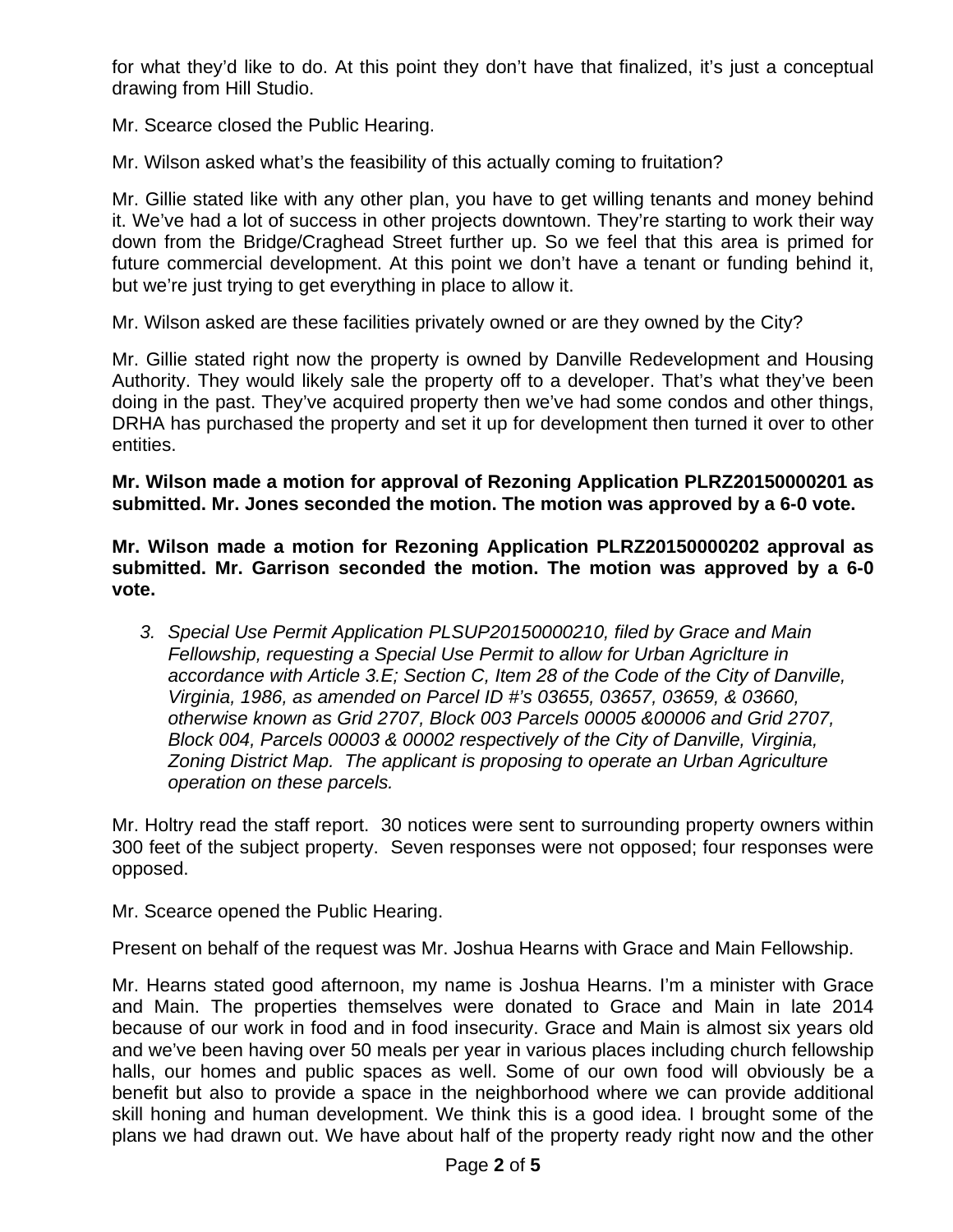half has a lot of rocks and things. We're using a lot of compost planting. I would love to answer any questions you have, although I can't guarantee that I can answer them.

Mr. Jones stated we have one comment from a citizen who is opposed based on the idea that it might not be kept up. Can you tell us what are your plans for this?

Mr. Hearns stated I can certainly say Grace and Main does all of its commitments and we are heavily invested in the area. A lot of our leaders live in this neighborhood. This is an ongoing commitment and so far we have not missed any of our commitments.

Mr. Bolton stated I have two questions for staff. The condition where the maximum amount of chickens allowed is three chickens. How will you define chickens? Can he have three hens or three hens and a rooster?

Mr. Gillie stated we're not defining so if you feel it's necessary to limit it to three hens then change it from three chickens to three hens.

Mr. Hearns stated we have no desire to have roosters. We give them to a farm in Keeling, Virginia to do with as they please.

Mr. Bolton asked can we say where we mean chickens put hens now or can we do that later?

Mr. Gillie stated if on this particular case you think it should be hens, then make it for this recommendation for approval. If he's in agreement with it then there shouldn't be an issue.

Mr. Hearns stated I have no problem with that.

Mr. Bolton stated my second question is how concerned do we need to be with recorded protective covenants – I don't think it pertains to this case – but say the developer in the 1960's put in a protective covenant, one being live poultry and such. Does it have to have recommendation approval to override the protective covenant or is that something we need to be aware of?

Mr. Gillie stated the City itself cannot enforce any private covenants. We can only enforce what is in the books under the City code. So the private covenants that say you can't do X and Y, we don't have any authority over that; only the members of the subdivision itself would have that. So I would give him permission to put in whatever was allowed under the code. Now the neighbors and owners of the subdivision could file their own civil litigation against them, but that's not something we could enforce at all.

Mr. Scearce closed the Public Hearing.

Mr. Wilson stated I need a little clarification. Are we three hens or are we just three chickens?

Mr. Bolton asked could we ask the same question on the next case?

Mr. Whitfield stated you could take it on a case by case basis. I was under the impression that's what you all would like to substitute for chicken is three hens. The definition of chickens for this particular case is three hens as opposed to chickens.

**Mr. Bolton made a motion to approve the request with staff recommendations to change use "hens" in place of "chickens". Mr. Jones seconded the motion. The motion was approved by a 6-0 vote.**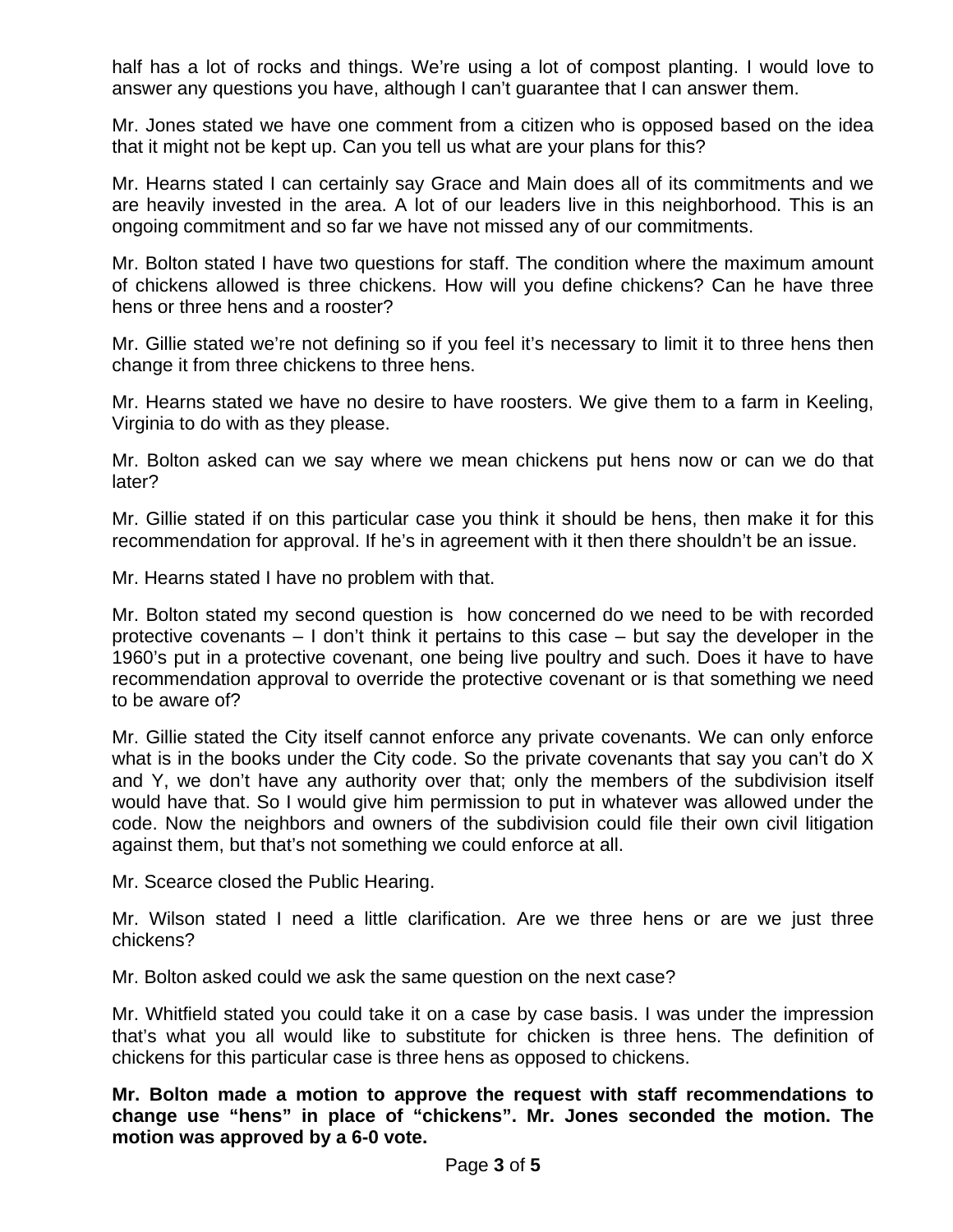*4. Zoning Code Amendment Request PLCA20150000209, to amend Article 13, entitled "Board of Zoning Appeals: Variances, Special Exceptions and Appeals", to amend various sections to comply with changes in 2015 to the Code of Virginia.* 

Mr. Gille asked if it's acceptable to the Commission can I dispense with reading this word for word because we have four pages? In a nutshell what we're doing is the Commonwealth of Virginia adopted House Bill 1849 which changes the criteria for granting a variance. Since we are a subdivision of the State, we are required to match the State code. We can't adopt any regulations that would be more restrictive than what's allowed in State code. With our regulations being adopted it would be more restrictive than State code, so we're just amending our code to read exactly what the State code is. We're also changing our definition of variance and replacing it with the definition of variance as spelled out in State code which was under House Bill 1849.

Mr. Scearce opened the Public Hearing.

Mr. Scearce closed the Public Hearing.

## **Mr. Wilson made a motion to approve the request as submitted. Mr. Garrison seconded the motion. The motion was approved by a 6-0 vote.**

- *5. Review and adoption of the City of Danville Year 2030 Comprehensive Plan. This plan is an update to the Year 2020 Comprehensive Land Use Plan and establishes goals and plans for future land use decision by the City.*
- Mr. Gillie read the staff report.
- Mr. Scearce opened the Public Hearing.
- Mr. Scearce closed the Public Hearing.

**Mr. Bolton made a motion to approve the request per staff. Mr. Bolton seconded the motion. The motion was approved by a 6-0 vote.** 

## **II. MINUTES**

**Mr. Garrison made a motion to approve the July 13, 2015 minutes. Mr. Bolton seconded the motion. The motion was approved by a 6-0 vote.** 

## **III. OTHER BUSINESS**

Mr. Gillie informed the Commission that the next meeting would be on Tuesday September 8, 2015 due to the Labor Day holiday.

Mr. Gillie informed the Commission that this would be Ms. Hairston's last meeting. He also informed the Commission that Mr. Holtry's last meeting would be in September.

Mr. Gillie discussed a possible Work Session for October to discuss the downtown parking deck for City employees. Mr. Wilson asked to hold that Work Session with the September meeting. Mr. Gillie informed him that this may be possible and he would check into it.